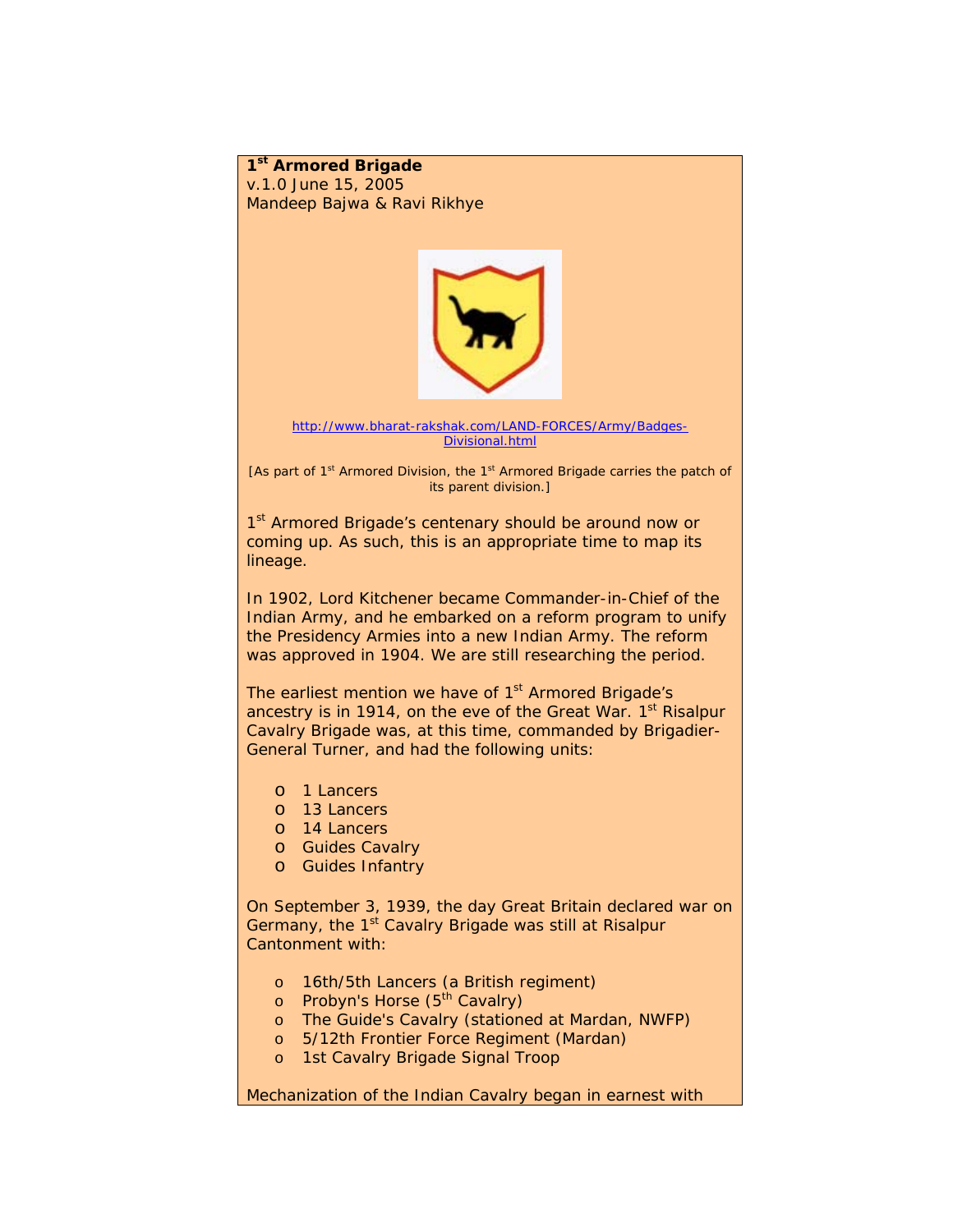the outbreak of the Second World War. By 1940, there was an Indian  $1<sup>st</sup>$  Armored Division with the  $1<sup>st</sup>$  and  $2<sup>nd</sup>$  Armored Brigades. The designation was changed to Indian 31<sup>st</sup> Armored Division. The 1<sup>st</sup> Brigade became Indian 251<sup>st</sup> Tank Brigade, while the 2<sup>nd</sup> Armored Brigade was transferred to another formation.

251<sup>st</sup> Tank Brigade served in Persia and Iraq as part of PAIFORCE. In 1945, the 31<sup>st</sup> Armored Division had been renumbered back to the  $1<sup>st</sup>$  Armored Division; presumably its tank brigade again reverted to using the designation  $1<sup>st</sup>$ .

From independence through the middle 1950s,  $1<sup>st</sup>$  Armored Brigade suffered from the deliberate governmental neglect of the Indian Army. It was only when Pakistan began to receive its M-47/48s from the United States after joining CENTO/SEATO in 1954, did the government reluctantly order 4 regiments worth of Centurions from the UK – and that still was a small fraction of the 480 M-47/48s Pakistan received up till about 1963 or 1964.

Until 1954 or 1955, the brigade was with its parent division, which was at Jullunder, as part of India's strategic reserve for the Pakistan front. It was then decided to send the division to Jhansi-Babina.

The brigade was given no real combat tasks in World War 2. It made its first debut in the battles for the Sialkot sector in the 1965 War. Around August, its composition was:

1<sup>st</sup> Armored Brigade [Brigadier K.K. Singh]

- o 3<sup>rd</sup> Cavalry
- o 4<sup>th</sup> Horse
- o 16<sup>th</sup> Cavalry
- o 17<sup>th</sup> Horse (Poona) [Lt. Col. Adi Tarapore]
- o 9<sup>th</sup> Dogra (motor battalion, actually Topas APC)

In a move that was to cause interminable controversy, the brigade entered action with the 3<sup>rd</sup> Cavalry detached to XI Corps in the Punjab, and with  $4<sup>th</sup>$  Horse in divisional reserve, despite the presence of a Sherman regiment with the division also in that role. We cannot here go into the details; but whatever the intention, reducing the brigade's armor by half had a deleterious effect on its performance in the Sialkot sector.

In 1971, the brigade's parent division was kept back as a counteroffensive reserve against the expected armored offensive that never came. So the brigade did not get to see action.